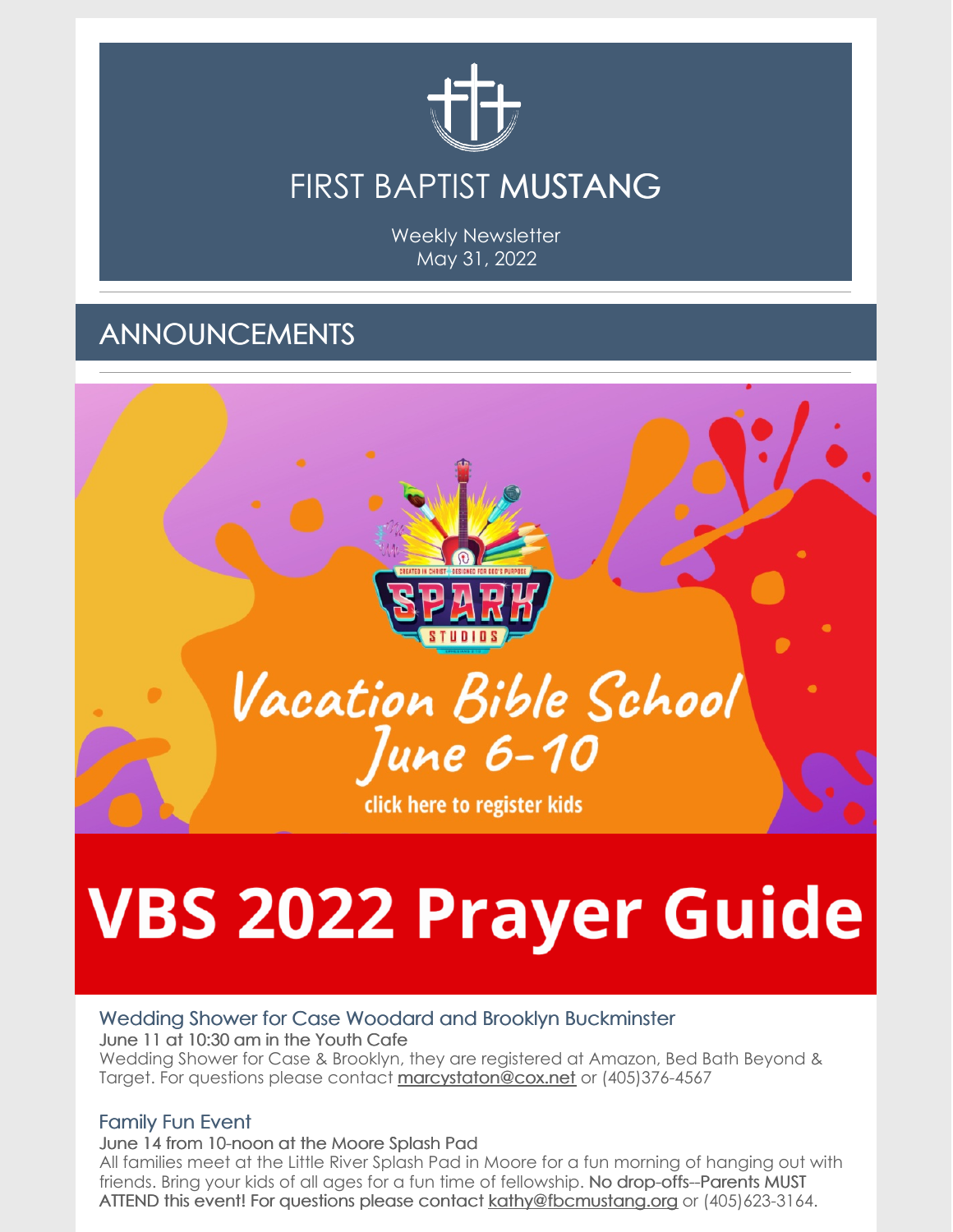# 55+ Out to Dinner

## Kendall's in Noble June 16 leave church at 5:45

Sign-ups at the Ministry Connection

## **CELEBRATE LIBERTY JUNE 25**

## **FBCMUSTANG**

## Celebrate Liberty

#### June 25 from 7-9 pm in the parking lot at FBCM

This will be a great FREE family-friendly event. Bring your neighbors & plan to be with us as we interact with our community in a unique way. We will enjoy bounce houses, food trucks (for purchase) & music followed by the City of Mustang Fireworks display across Mustang Road. For questions please contact [lisa@fbcmustang.org](mailto:lisa@fbcmustang.org) or (405)376-4567. Sign up to volunteer at the Ministry Connection.

### Tutoring Children and Youth (TCY) Workshop

June 17 (5 pm- 8:30 pm) & June 18 (8:30 am - 5:15 pm) at FBCMustang The Tutoring Children and Youth (TCY) Workshop equips local church volunteers to intentionally share the Gospel while helping children and youth who have academic needs in reading and other school subjects. For questions please contact Barbara Marlett [barbaramarlett@sbcglobal.net](mailto:barbaramarlett@sbcglobal.net) There will be <sup>a</sup> sign-up at the Ministry Connection to let